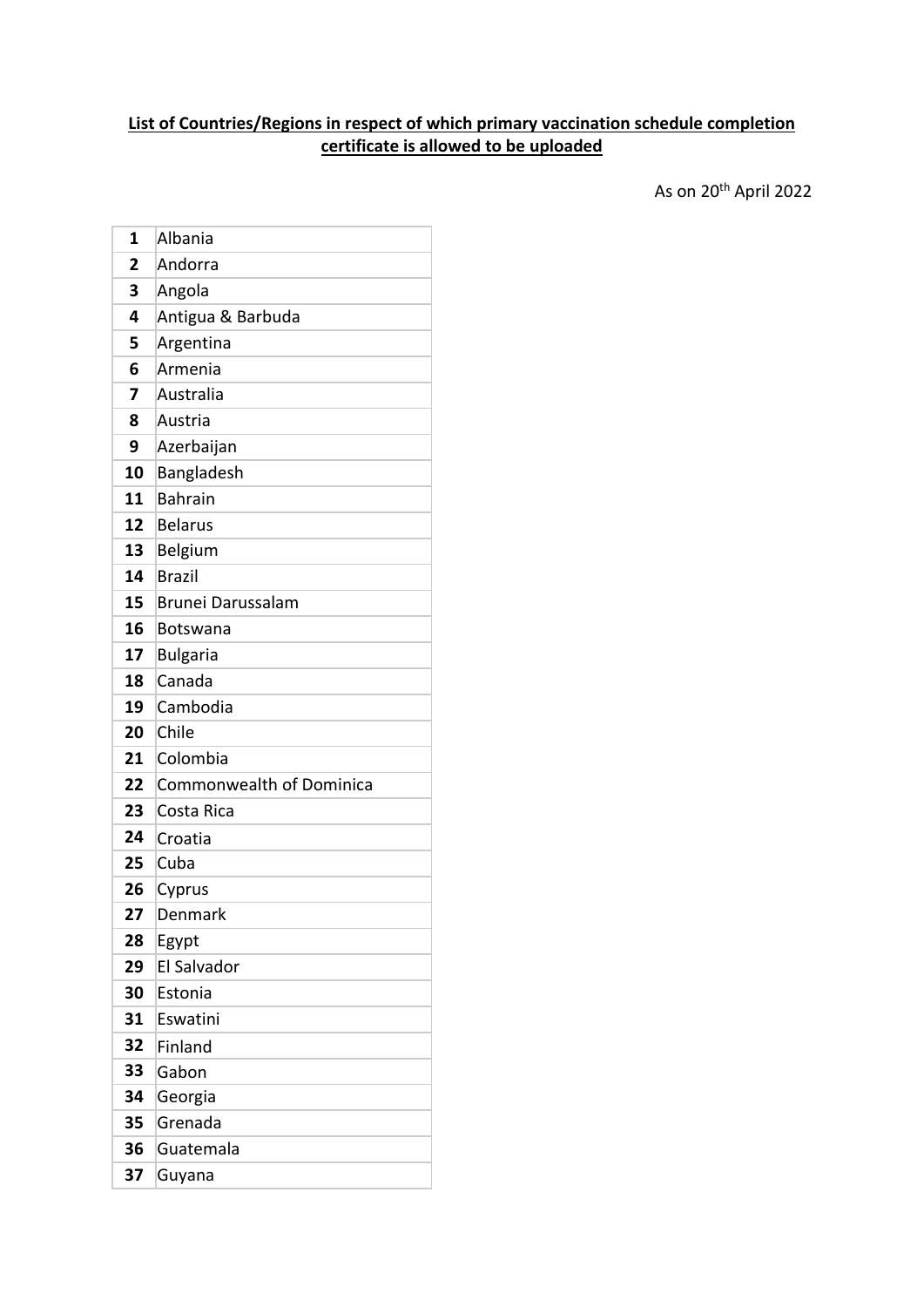| 38 | Honduras           |
|----|--------------------|
| 39 | Hong Kong          |
| 40 | Hungary            |
| 41 | Iceland            |
| 42 | Indonesia          |
| 43 | Iran               |
| 44 | Iraq               |
| 45 | Ireland            |
| 46 | Israel             |
| 47 | Kazakhstan         |
| 48 | Kenya              |
| 49 | Kingdom of Morocco |
| 50 | Kyrgyzstan         |
| 51 | Lao PDR            |
| 52 | Latvia             |
| 53 | Lebanon            |
| 54 | Liberia            |
| 55 | Liechtenstein      |
| 56 | Malaysia           |
| 57 | <b>Maldives</b>    |
| 58 | Mali               |
| 59 | <b>Mauritius</b>   |
| 60 | Mexico             |
| 61 | Moldova            |
| 62 | Mongolia           |
| 63 | Mozambique         |
| 64 | Myanmar            |
| 65 | Namibia            |
| 66 | Nauru              |
| 67 | Nepal              |
| 68 | New Zealand        |
| 69 | Netherlands        |
| 70 | Nicaragua          |
| 71 | Nigeria            |
| 72 | North Macedonia    |
| 73 | Oman               |
| 74 | Paraguay           |
| 75 | Panama             |
| 76 | Peru               |
| 77 | Portugal           |
| 78 | Philippines        |